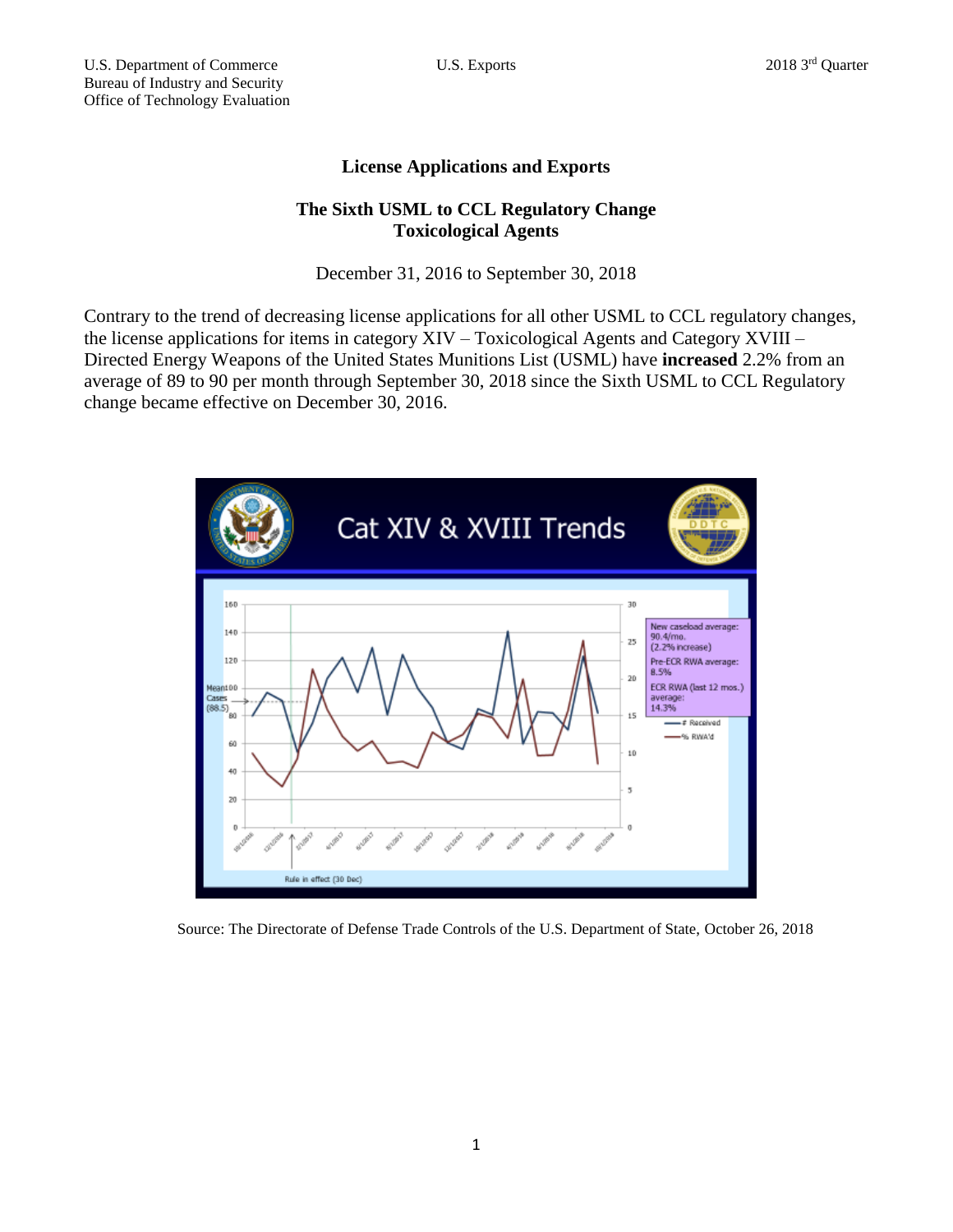Since the sixth USML to CCL regulatory change became effective on December 31, 2016, the average number of BIS license applications for the eight 600-Series items created by this rule is 13 per month through September 30, 2017. The approval rate is 87.3%.





Source: Commerce U.S. Exports Exporter Support System, October 3, 2018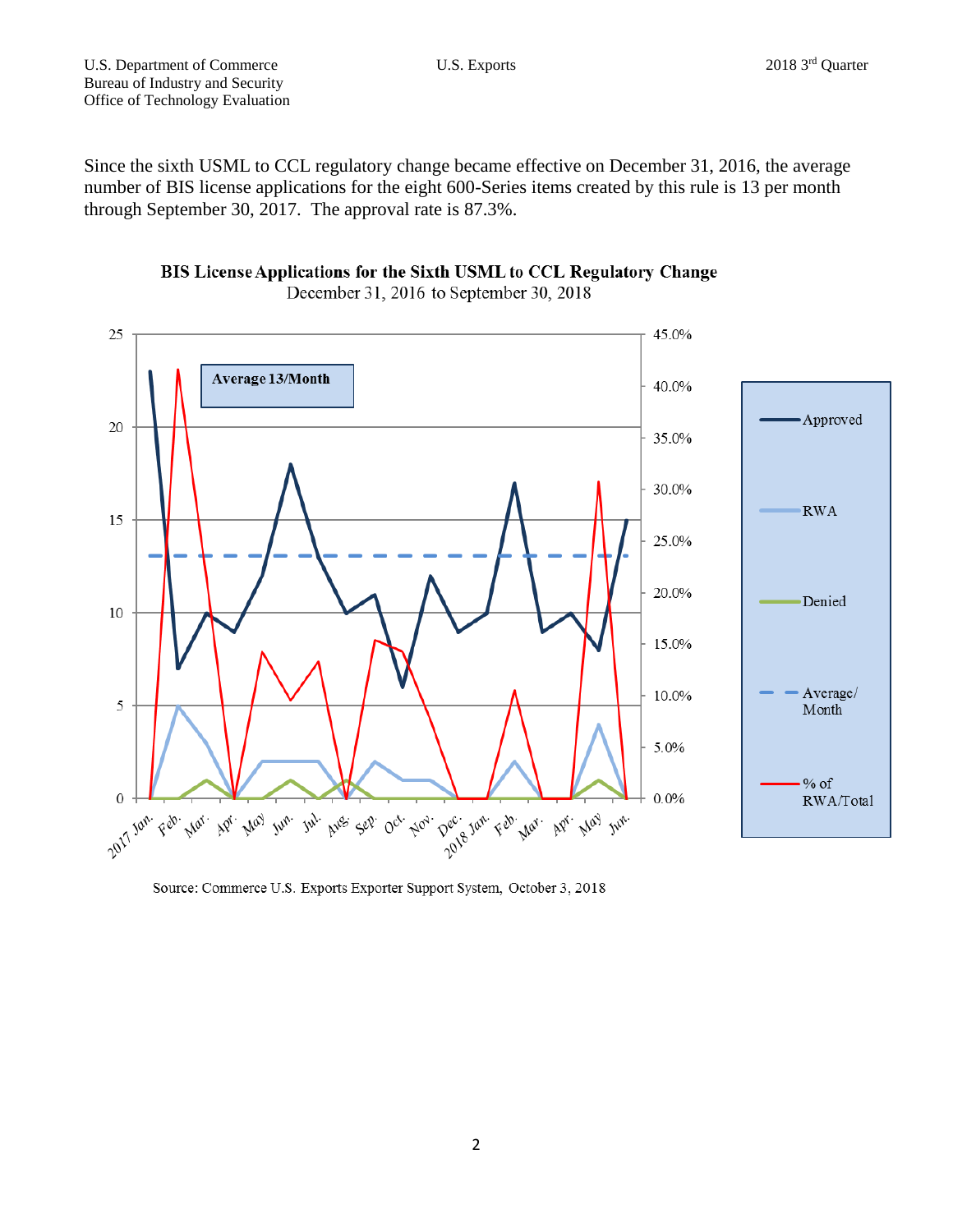From the effective date of December 31, 2016 to September 30, 2018, U.S. exports of items in the sixth USML to CCL regulatory change –Toxicological Agents items (1x607) under BIS jurisdiction totaled 464 shipments for \$30.6 million.



| The Sixth USML to CCL Regulatory Change - Toxicological Agents      |                       |                      |                               |                  |
|---------------------------------------------------------------------|-----------------------|----------------------|-------------------------------|------------------|
| Top 10 Destinations of U.S. Exports under BIS Jurisdiction by Value |                       |                      |                               |                  |
| December 31, 2016 to September 30, 2018                             |                       |                      |                               |                  |
|                                                                     |                       |                      | Value                         |                  |
| Country                                                             | <b>Shipment Count</b> | f Total Shipment Cou | <b><i><u>Smillion</u></i></b> | % of Total Value |
| Switzerland                                                         | 17                    | 3.7%                 | \$11.9                        | 39.0%            |
| <b>Israel</b>                                                       | 22                    | 4.7%                 | \$6.4                         | 21.0%            |
| Honduras                                                            | 7                     | 1.5%                 | \$1.8                         | 6.0%             |
| Japan                                                               | 11                    | 2.4%                 | \$1.3                         | 4.4%             |
| Turkey                                                              | 8                     | 1.7%                 | \$1.0                         | 3.1%             |
| Canada                                                              | 83                    | 17.9%                | \$0.9                         | 2.8%             |
| China                                                               | 5                     | 1.1%                 | \$0.6                         | 2.1%             |
| Tunisia                                                             | $\overline{2}$        | 0.4%                 | \$0.6                         | 2.0%             |
| Australia                                                           | 41                    | 8.8%                 | \$0.6                         | 1.9%             |
| Mexico                                                              | 11                    | 2.4%                 | \$0.6                         | 1.8%             |
| <b>Top 10 Total</b>                                                 | 207                   |                      | \$25.7                        |                  |
| Top 10 Total/                                                       |                       |                      |                               |                  |
| <b>Grand Total</b>                                                  |                       | 44.6%                |                               | 84.1%            |
| <b>Grand Total</b>                                                  | 464                   |                      | \$30.6                        |                  |
| Source: Automated Export System, November 9, 2018                   |                       |                      |                               |                  |